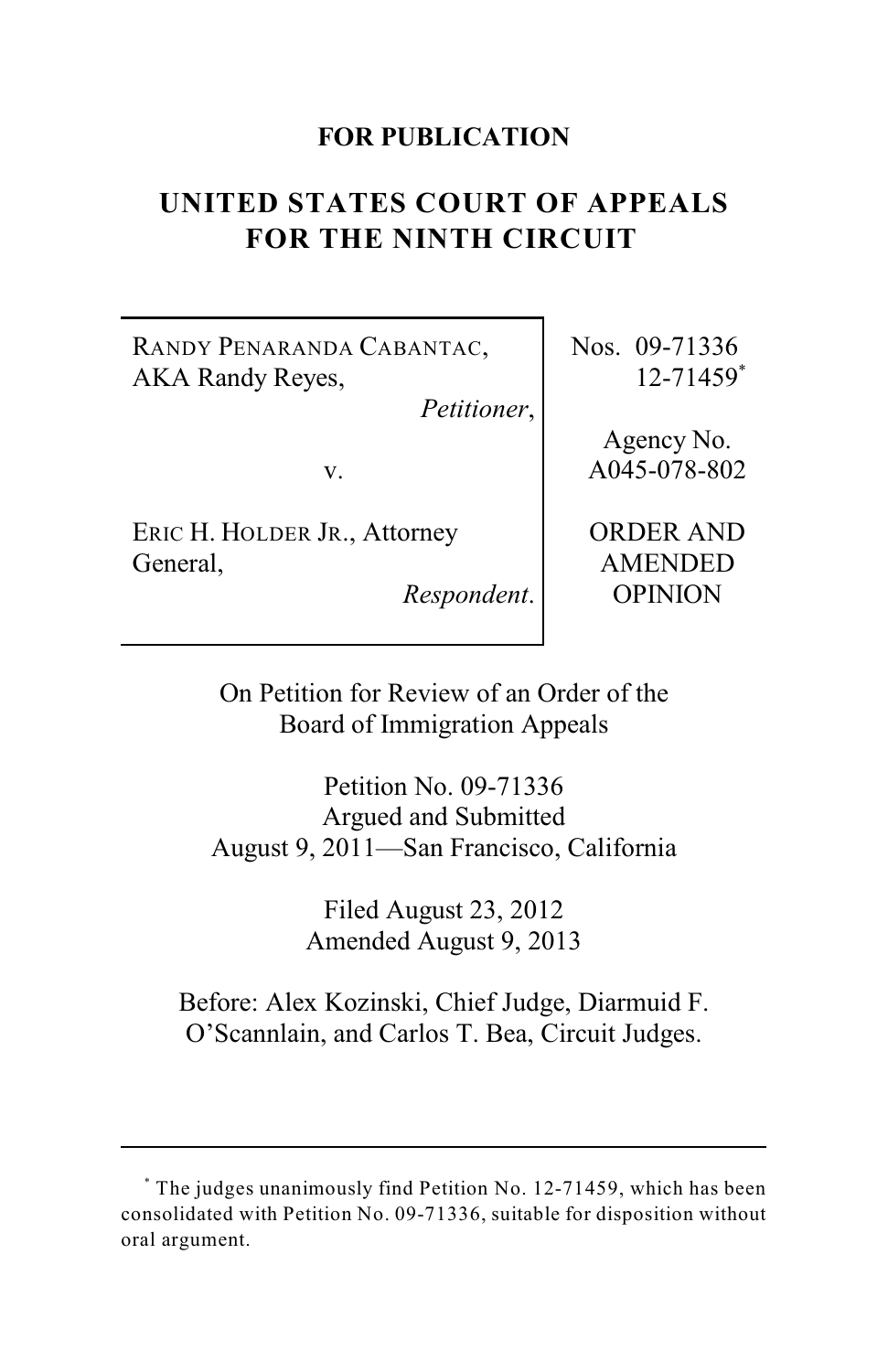Order; Dissent to Order by Judge Murguia; Per Curiam Opinion

## **SUMMARY \*\***

#### **Immigration**

The panel amended its opinion filed on August 23, 2012; denied a petition for rehearing; denied a petition for rehearing en banc on behalf of the court; and ordered that no further petitions shall be entertained.

In the amended opinion, the panel denied Randy Cabantac's petition for review from the Board of Immigration Appeals' decision finding him removable for a conviction for possession of a controlled substance, in violation of California Health & Safety Code § 11377(a). The panel held that where an abstract of judgment or minute order specifies that a defendant pleaded guilty to a particular count, the court can consider the facts alleged in the count. The panel held that the abstract of judgment and complaint together established that Cabantac pleaded guilty to possession of methamphetamine, a controlled substances offense. In the amended opinion, the panel added a statement that the amended abstract was not properly before the court because it was not part of the administrative record on which the removal order was based.

This summary constitutes no part of the opinion of the court. It has **\*\*** been prepared by court staff for the convenience of the reader.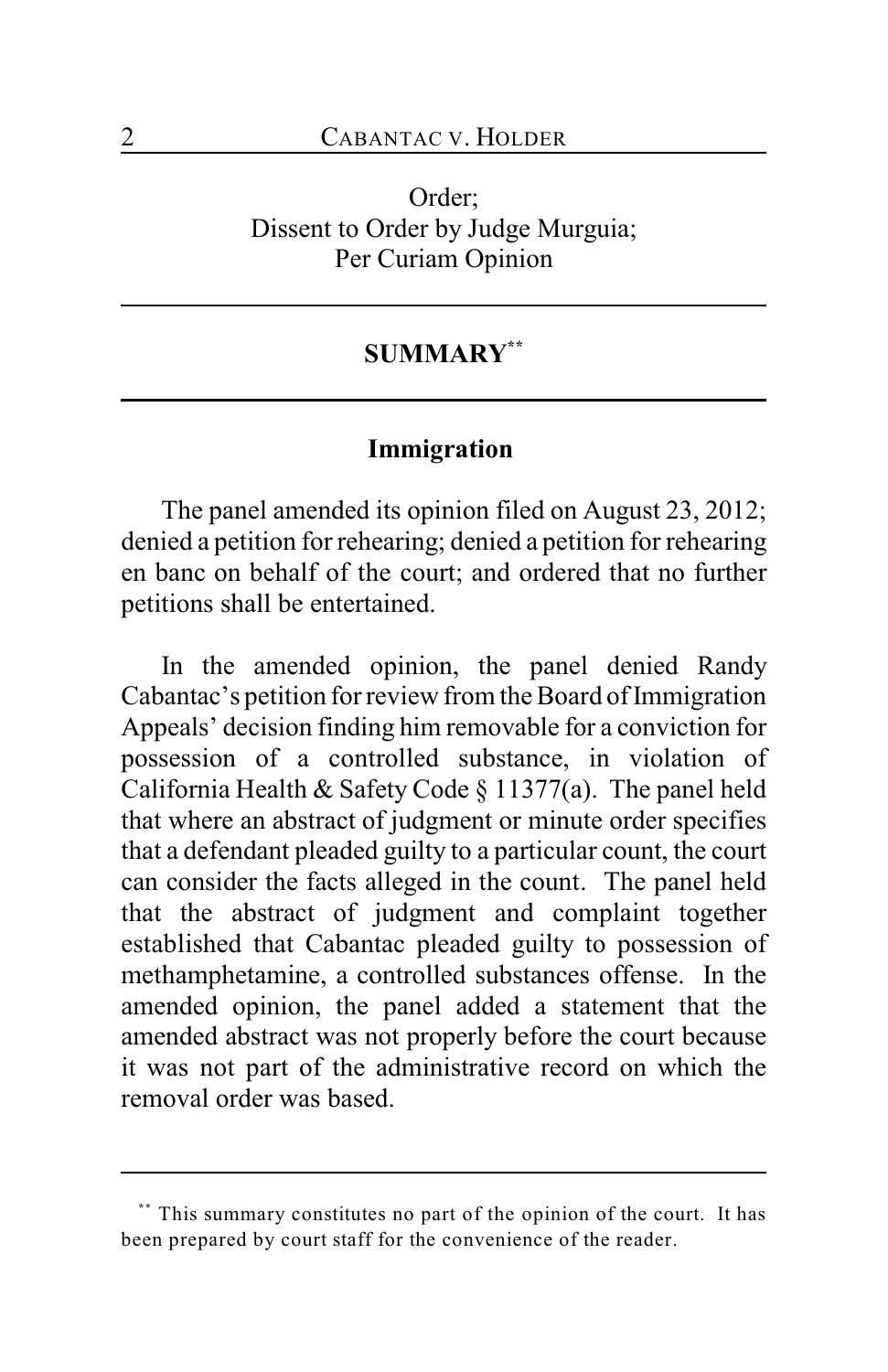Judge Murguia, joined by Judges Pregerson, Reinhardt, Wardlaw, W. Fletcher, Paez, Christen and Hurwitz, dissented from the denial of rehearing en banc. Judge Murguia would rehear this case en banc to resolve the conflict it creates with *United States v. Vidal*, 504 F.3d 1072 (9th Cir. 2007) (en banc). Judge Murguia wrote that the panel purported to define the circumstances under which facts alleged in a criminal complaint may be considered to identify the statutory phrase in an overbroad statute that was the basis for a prior conviction, a question that was resolved in *Vidal*.

## **COUNSEL**

Kara L. Hartzler, Florence Immigrant and Refugee Rights Project, Florence, Arizona; Kari Elisabeth Hong, Law Offices of Kari E. Hong, Oakland, California, for Petitioner.

Linda Y. Cheng, Francis William Fraser, Gary J. Newkirk, Aaron R. Petty, United States Department of Justice, Civil Division/Office of Immigration Litigation, Washington, D.C., for Respondent.

#### **ORDER**

The opinion filed on August 23, 2012, and appearing at 693 F.3d 825, is amended as follows:

At slip opinion page 9632, 693 F.3d at 827, replace <Finally, it bears emphasizing that the amended abstract does not necessarily establish that Cabantac pleaded guilty only to the general state offense.> with <The amended abstract is not properly before this court because it was not part of the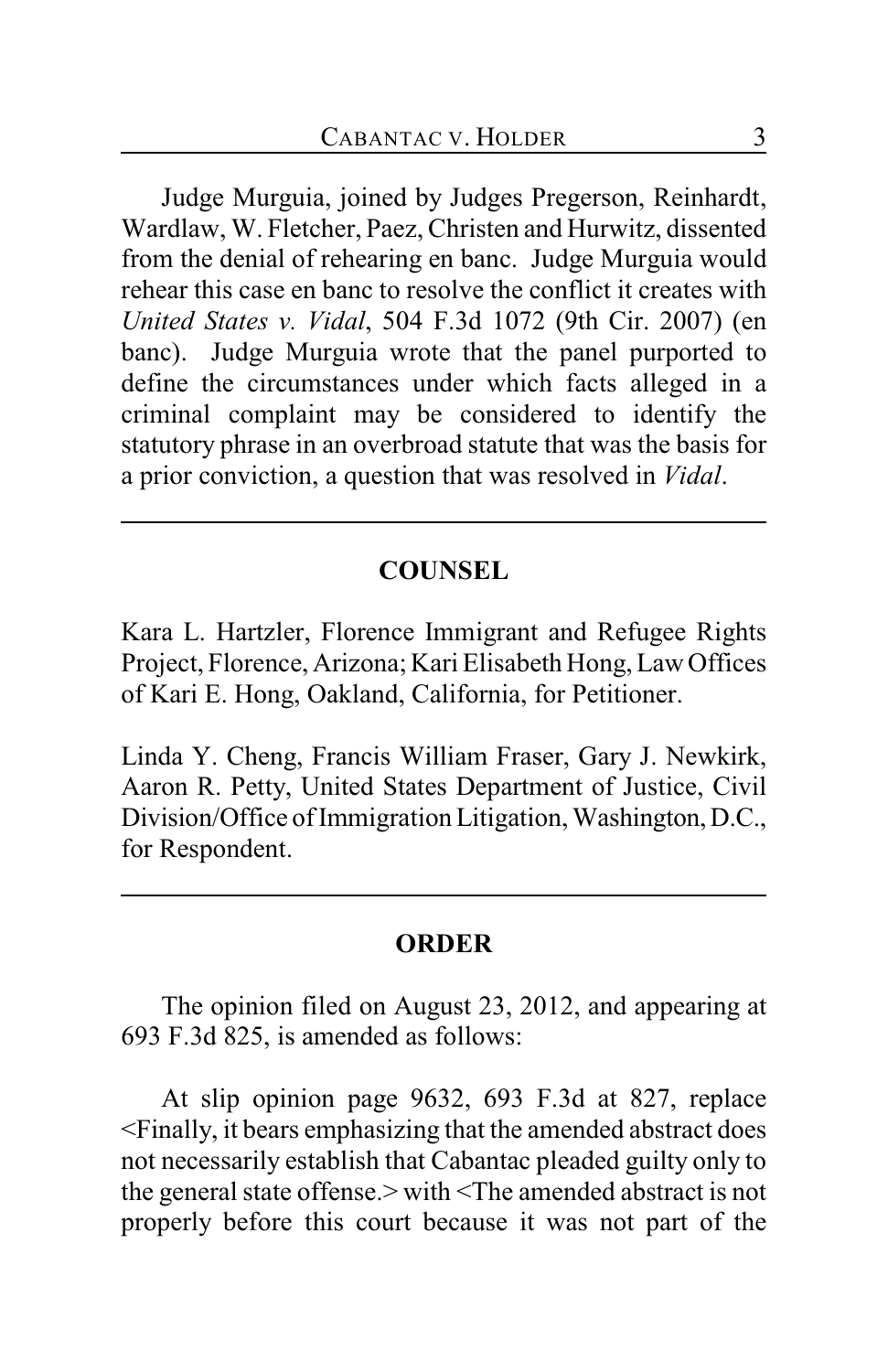administrative record on which the order of removal is based. *See* 8 U.S.C. § 1252(b)(4)(A) ("[T]he court of appeals shall decide the petition only on the administrative record on which the order of removal is based."). However, it bears emphasizing that even the amended abstract does not necessarily establish that Cabantac pleaded guilty only to the general state offense. >

With this amendment, the panel has unanimously voted to deny Petitioner's petition for rehearing and petition for rehearing en banc.

The full court has been advised of the petition for rehearing en banc. A judge of the court requested a vote on en banc rehearing. A majority of the non-recused active judges did not vote in favor of rehearing en banc.

The petition for rehearing and the petition for rehearing en banc are **DENIED**. Judge Murguia's dissent from the denial of en banc rehearing is filed concurrently herewith.

## **No further petitions shall be entertained.**

MURGUIA, Circuit Judge, with whom PREGERSON, REINHARDT, WARDLAW, W. FLETCHER, PAEZ, CHRISTEN and HURWITZ, Circuit Judges, join, dissenting from the denial of rehearing en banc:

Immigration judges are often asked to determine whether a person has been previously convicted of a crime that fits into a certain category, *e.g.*, a "controlled substance offense"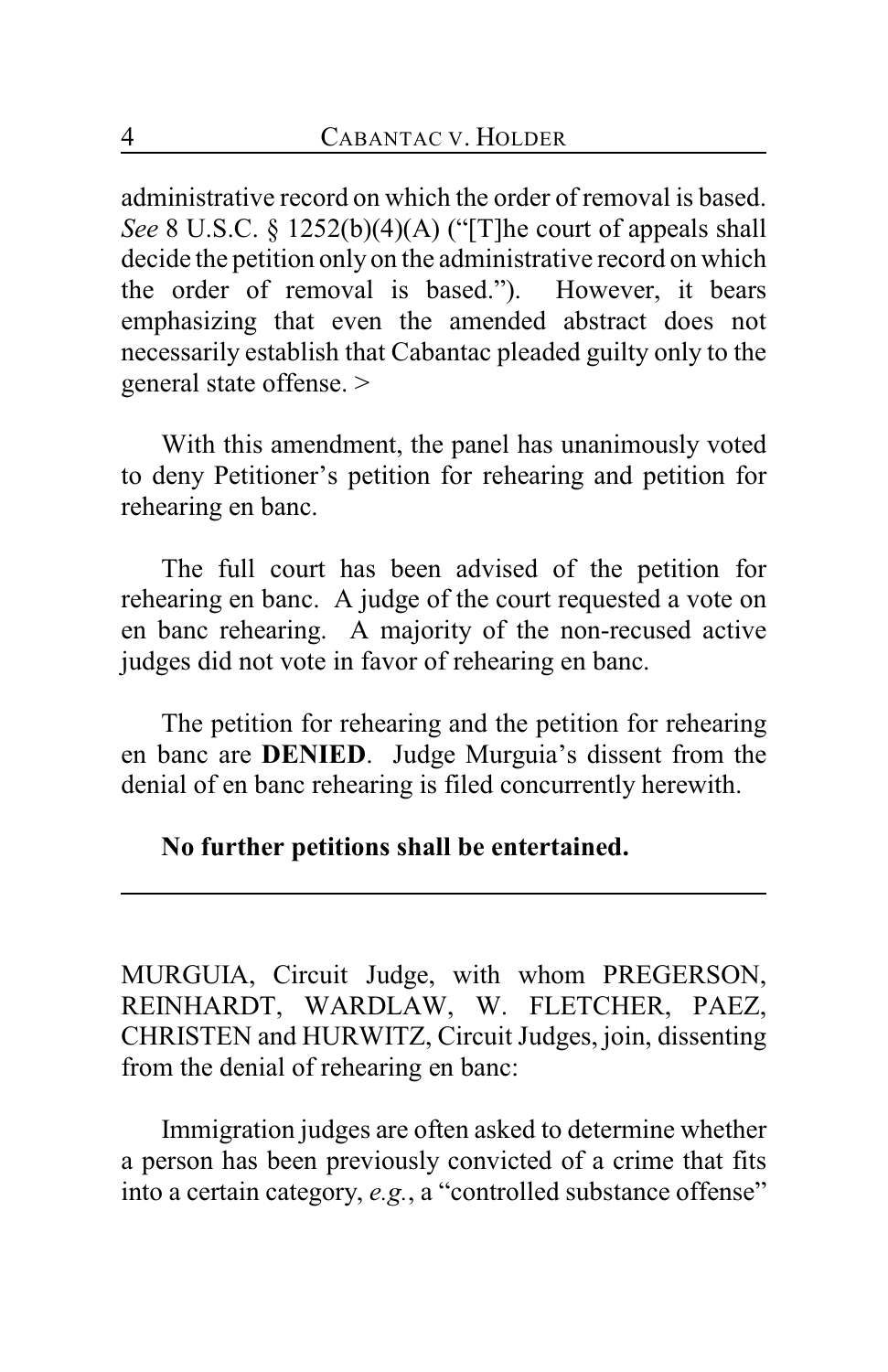or an "aggravated felony."<sup>1</sup> In turn, non-citizen criminal defendants contemplating a plea offer must predict how an immigration judge could later categorize the conviction. The impact of this categorization can be profound—in this case, it determines whether a 34-year-old lawful permanent resident who has lived in the United States since he was 17 will be deported to a country in which he has no family, or whether he will remain in this country with his father. Unfortunately, we have provided incoherent guidance to the immigration judges making these important decisions and to defendants contemplating plea agreements. I would have reheard this case en banc to resolve the conflict that it creates with *United States v. Vidal*, 504 F.3d 1072 (9th Cir. 2007) (en banc).

This case required the immigration judge to determine whether Randy Cabantac's conviction for violating California Health & Safety Code § 11377(a) was a "controlled substance offense" that makes him removable under the Immigration and Nationality Act. *See* 8 U.S.C § 1227(a)(2)(B)(i). Section 11377(a) punishes the possession of a number of substances, some of which are prohibited by the Controlled Substances Act but some of which are not. *Ruiz-Vidal v. Gonzales*, 473 F.3d 1072, 1076–78 (9th Cir. 2007). Thus, because § 11377(a) punishes conduct that is not a "controlled substance offense" under federal law, it is a categorically overbroad statute, requiring us to apply the modified categorical approach to identify "which statutory phrase was the basis for the conviction," and determine if that statutory phrase only prohibits conduct that would be a "controlled substance offense." *Descamps v. United States*, 133 S. Ct.

<sup>&</sup>lt;sup>1</sup> District courts are also sometimes tasked with this decision when sentencing criminal defendants.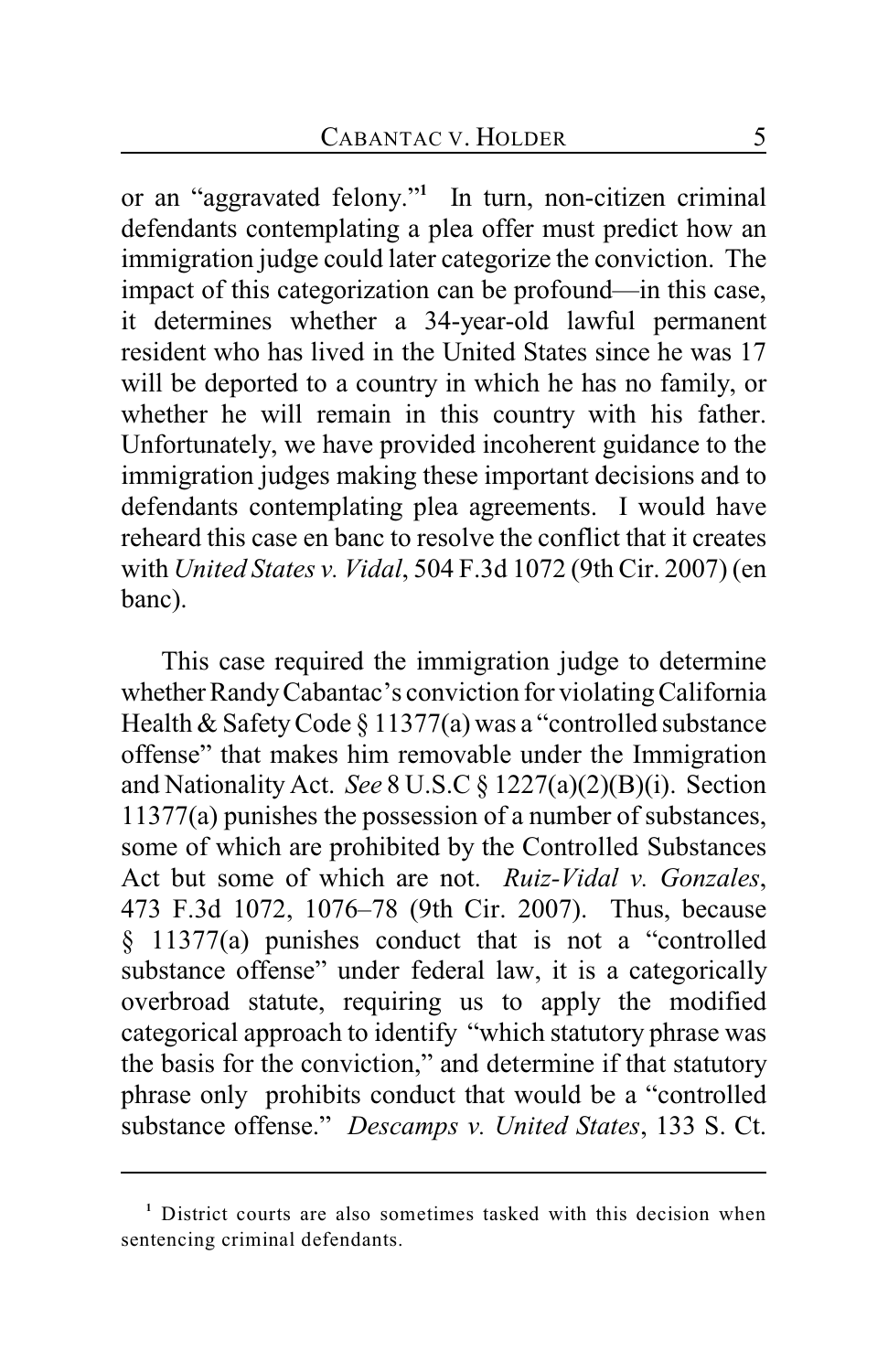2276, 2287 (2013) (quoting *Johnson v. United States*, 559 U.S. 133, 144 (2010)).**<sup>2</sup>**

The panel here purported to define the circumstances under which the facts alleged in a criminal complaint may be considered by a judge in identifying the statutory phrase in an overbroad statute that was the basis for a prior conviction. But we have already resolved this question. In *Vidal*, an en banc panel held, "[Vidal] pled guilty [] only to 'Count 1 10851(a) VC Driving a Stolen Vehicle.' The plea does not, therefore, establish that Vidal admitted to all, or any, of the factual allegations in the Complaint.'" *Vidal*, 504 F.3d at 1087. *Vidal* explained that "to identify a conviction as the generic offense through the modified categorical approach, when the record of conviction comprises only the indictment and the judgment, the judgment must contain 'the critical phrase 'as charged in the information.'" *Id.* (citation omitted).

According to the panel here, Cabantac's amended abstract of judgment "indicates that he pleaded to count one of the complaint." Am. Op. at 14. And "that where, as here, the abstract of judgment or minute order specifies that a defendant pleaded guilty to a particular count of the criminal complaint or indictment, we can consider the facts alleged in that count." *Id.* at 15. But Cabantac's abstract of judgment does not say "as charged in the information"—what *Vidal*

<sup>&</sup>lt;sup>2</sup> It appears that  $\S$  11377(a) is a divisible statute that permits the application of the modified categorical approach. I note, however, that our court has not yet considered the impact of *Descamps* on our prior analysis of § 11377(a).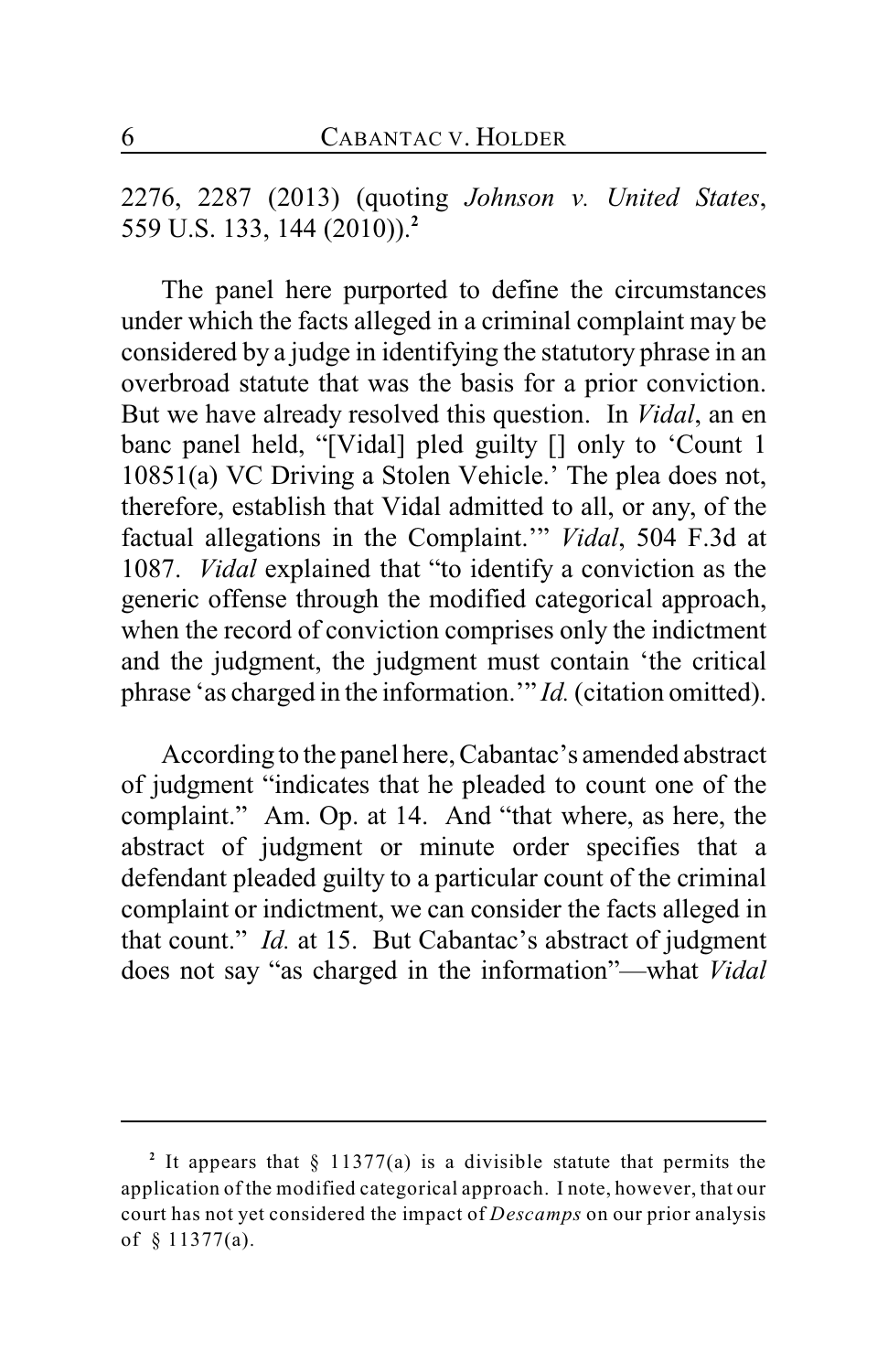called "the critical phrase," 504 F.3d at 1087. There is simply a box labeled "CNT." and in that box is the number "1."**<sup>3</sup>**

Both Vidal and Cabantac pled guilty to "Count 1." *Compare Vidal*, 504 F.3d at 1807 ("He pled guilty . . . only to 'Count 1 . . .'"); and *id*. at 1075 ("Vidal pled guilty . . . to Count One. . . .") *with* Appendix. The *Vidal* en banc panel held that reference to "Count 1" does not allow consideration of the allegations in the indictment. This panel holds the opposite.**<sup>4</sup>**

When we review district and immigration judges, we often require them to provide a reasoned explanation of how they reached their decision. *See, e.g.*, *Padgett v. Loventhal*, 706 F.3d 1205, 1208 (9th Cir. 2013) ("Show your work!"). However, the panel does not cite—let alone distinguish— *Vidal*, leaving us to guess how the two cases can be

<sup>&</sup>lt;sup>3</sup> The amended abstract of judgment is attached as an appendix for reference.

This difference cannot be explained by the fact that *Vidal* entered a **4** plea pursuant to *People v. West*, 477 P.2d 409 (Cal. 1970), and therefore did "not admit factual guilt but [pled] to avoid a more serious punishment." *Loftis v. Almager*, 704 F.3d 645, 656 (9th Cir. 2012) (Tashima, J., dissenting, but writing for the majority in relevant part) (collecting cases). Here, the record indicates that Cabantac also pled guilty pursuant to *People v. West* and, therefore, did not admit factual guilt. But the panel asserts that such a plea only "makes sense" if the defendant pleads guilty to a state criminal offense "and not to a count in the indictment." Am. Op. at 16. We cannot so easily undo a plea made in state court. Vidal pled pursuant to *People v. West* despite the fact that the plea referenced "Count 1." *Vidal*, 504 F.3d at 1087. Like Vidal, Cabantac pled guilty pursuant to *People v. West*.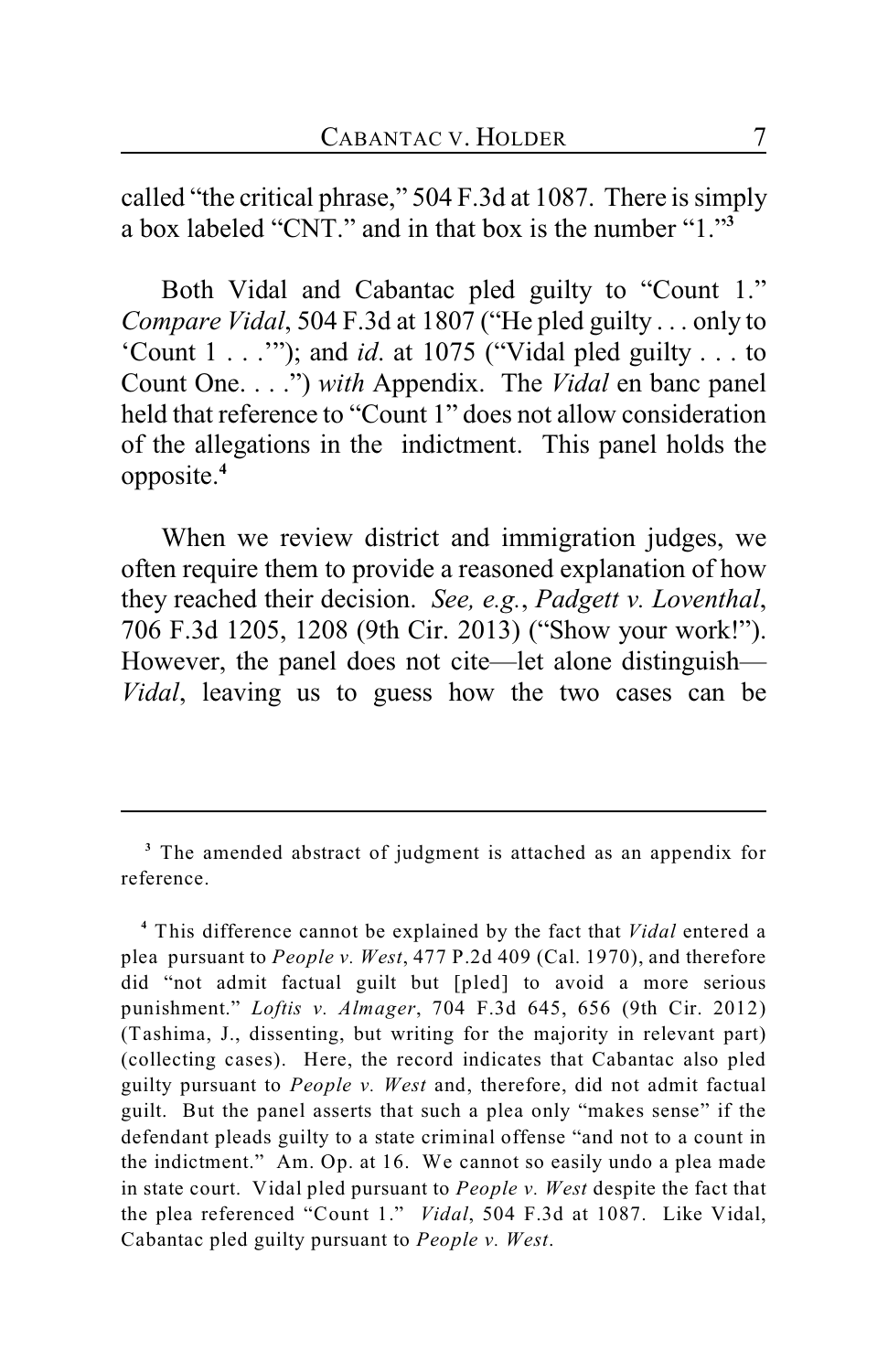reconciled.<sup>5</sup> I fear that the panel has created an intra-circuit split that will inevitably require an en banc panel to resolve. *See Atonio v. Wards Cove Packing Co*., Inc., 810 F.2d 1477, 1479 (9th Cir. 1987) (holding that a panel faced with an intracircuit split must call for en banc review, which will normally be granted). I would have reheard this case en banc to avoid creating such a split in the first place.

This is not the first case to create confusion about the rule articulated in *Vidal*. In *United States v. Valdavinos-Torres*, 704 F.3d 679 (9th Cir. 2012), the defendant pled guilty to violating California Health & Safety Code § 11378, which also criminalizes the possession of more substances than does federal law. According to the panel, the record in that case, in contrast to *Vidal*, "unequivocally establish[ed]" that Valdavinos-Torres's crime involved methamphetamine, *id.* at 688, despite the fact that the only reference to methamphetamine was in the complaint, *id.*, and there is no indication that the plea contained the critical phrase "as charged in the indictment."

The *Valdavinos-Torres* panel also suggested that *Vidal* was no longer good law in light of *United States v. Snellenberger*, 548 F.3d 699 (9th Cir. 2008) (en banc), which replaced the *Snellenberger* panel opinion that was cited in *Vidal* and held that a clerk's minute order can be considered in the modified categorical approach. *Valdavinos-Torres*, 704 F.3d at 688–89. Similarly, in *United States v. Leal-Vega*, 680 F.3d 1160, 1168 (9th Cir. 2012), the panel considered the impact of a guilty plea to "Count 1," found the *Snellenberger*

<sup>&</sup>lt;sup>5</sup> The panel ordered the parties to be prepared to discuss *Vidal* at argument and received supplemental briefing on the issue from both parties, so it was aware of the case.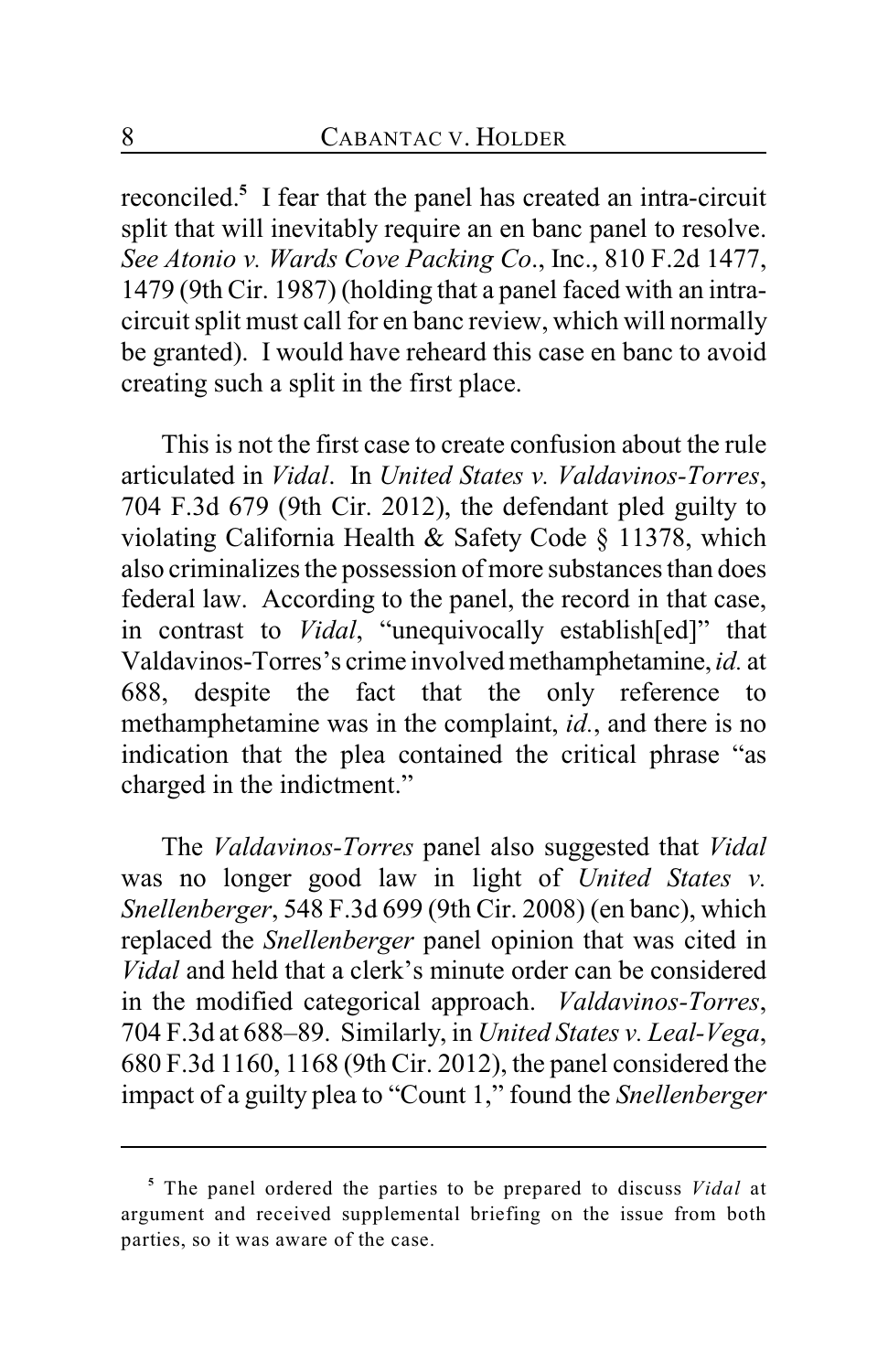en banc opinion "to be directly on point," and declined to follow *Vidal.* It is possible that the *Snellenberger* en banc opinion overruled *Vidal*, but it remarkably fails to cite *Vidal* and it seems more likely that the two cases are consistent and addressed distinct issues. *Vidal* considered what language was necessary to allow consideration of allegations in a criminal complaint when applying the modified categorical approach.504 F.3d at 1087. *Snellenberger* considered whether a minute order was a sufficiently reliable judicial document to warrant consideration under the modified categorical approach. 548 F.3d at 701–02. Snellenberger did not argue that even if the minute order was considered, it was insufficient to allow consideration of the complaint.

At best, our precedent in this area of the law can be called a mess. The lack of uniformity and clarity is particularly troubling because "changes to our immigration law have dramatically raised the stakes of a noncitizen's criminal conviction. The importance of accurate legal advice for noncitizens accused of crimes has never been more important." *Padilla v. Kentucky*, 130 S. Ct. 1473, 1480 (2010). Often, the immigration consequences of a plea agreement are "more important to the client than any potential jail sentence," *id.* at 1483 (quoting *I.N.S. v. St. Cyr*, 533 U.S. 289, 323 (2001)), but calculating those consequences can be difficult, *id*. By muddying the waters in this area of already confusing law, the panel makes this calculation even more difficult. *See Padilla*, 130 S. Ct. at **<sup>6</sup>**

By making the immigration consequences of a plea agreement less **<sup>6</sup>** clear, we increase the probability that counsel will not properly advise defendants, risking undoing plea agreements on the basis of ineffective assistance of counsel. *See Padilla*, 130 S. Ct. at 1486–87 (holding that counsel must inform a defendant if his plea agreement risks deportation).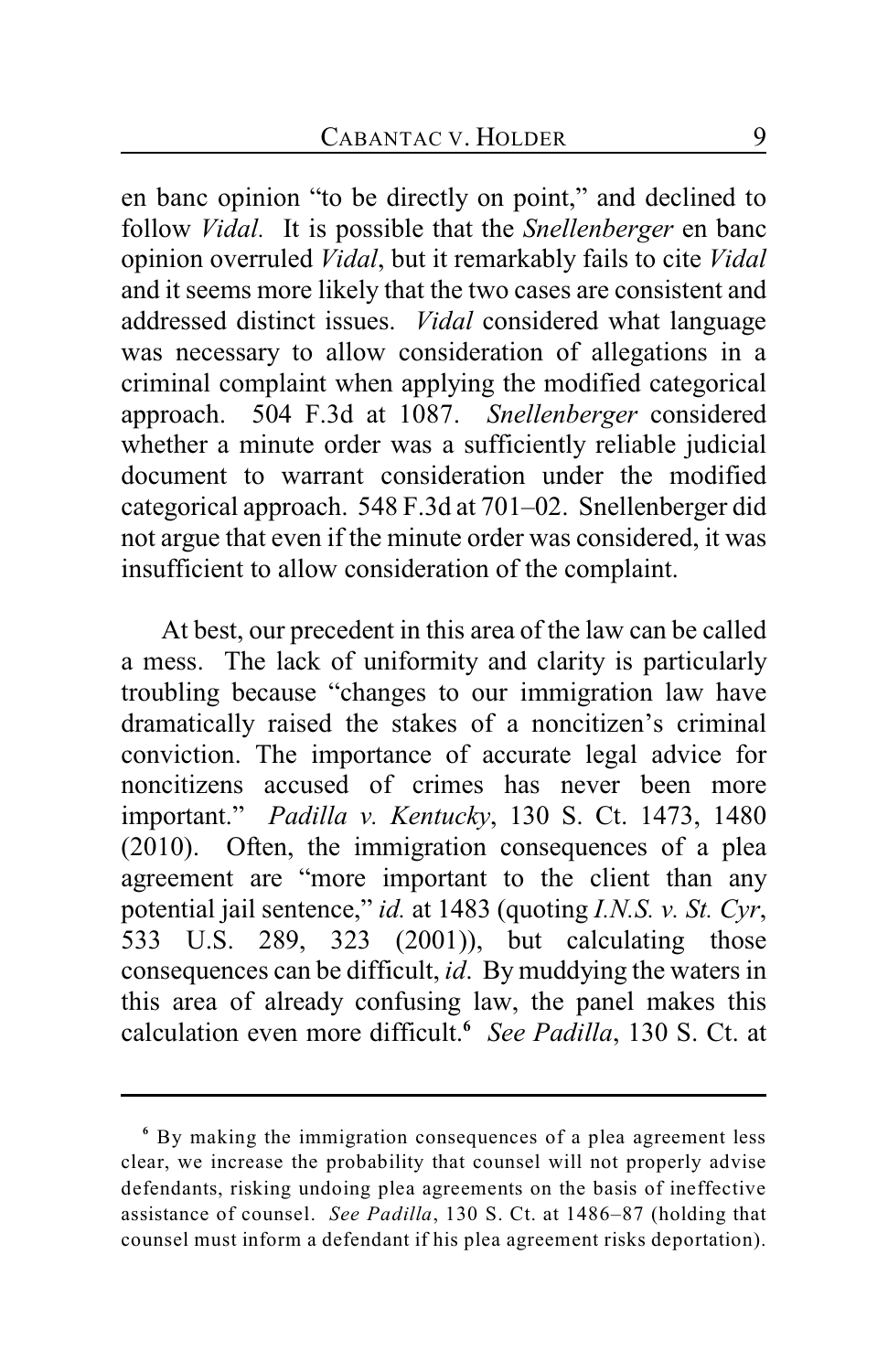1489 (Alito, J., concurring) (noting that advising criminal defendants is difficult because "the Ninth Circuit has conflicting opinions" relating to aggravated felonies) (quoting R. McWhirter, ABA, The Criminal Lawyer's Guide to Immigration Law: Questions and Answers § 5.35 (2d ed. 2006)). Based on the current state of the law in this circuit there is a real risk that criminal defendants will be deprived of the intended benefit of their plea, a prospect that "'would seem unfair.'" *Descamps*, 133 S. Ct. at 2289 (quoting *Taylor v. United States*, 495 U.S. 575, 601–02 (1990)).

This unfairness underscores my concern with this case and our development of this area of law generally. When a criminal defendant and prosecutor are negotiating a plea, it is important that they know the consequences of the decisions they make in crafting the plea agreement and other documents.<sup>7</sup> For example, if a defendant pleads guilty to an overbroad statute, his plea contains the phrase "Count 1," and "Count 1" of the complaint contains factual allegations that indicate that the charge is for a federally recognized controlled substance offense, does the plea represent a conviction for a controlled substance offense? If both parties know the answer they can negotiate accordingly. But even the most well advised defendant, negotiating a plea with the intention of avoiding adverse immigration consequences,

It is not just criminal defendants that are served by clear and consistent **<sup>7</sup>** rules regarding the immigration consequences of plea agreements. As the Supreme Court recently observed in *Padilla*, "informed consideration of possible deportation can only benefit both the State and noncitizen defendants during the plea–bargaining process. By bringing deportation consequences into this process, the defense and prosecution may well be able to reach agreements that better satisfy the interests of both parties." 130 S. Ct. at 1486. This consideration is made much more difficult when our precedent is conflicting.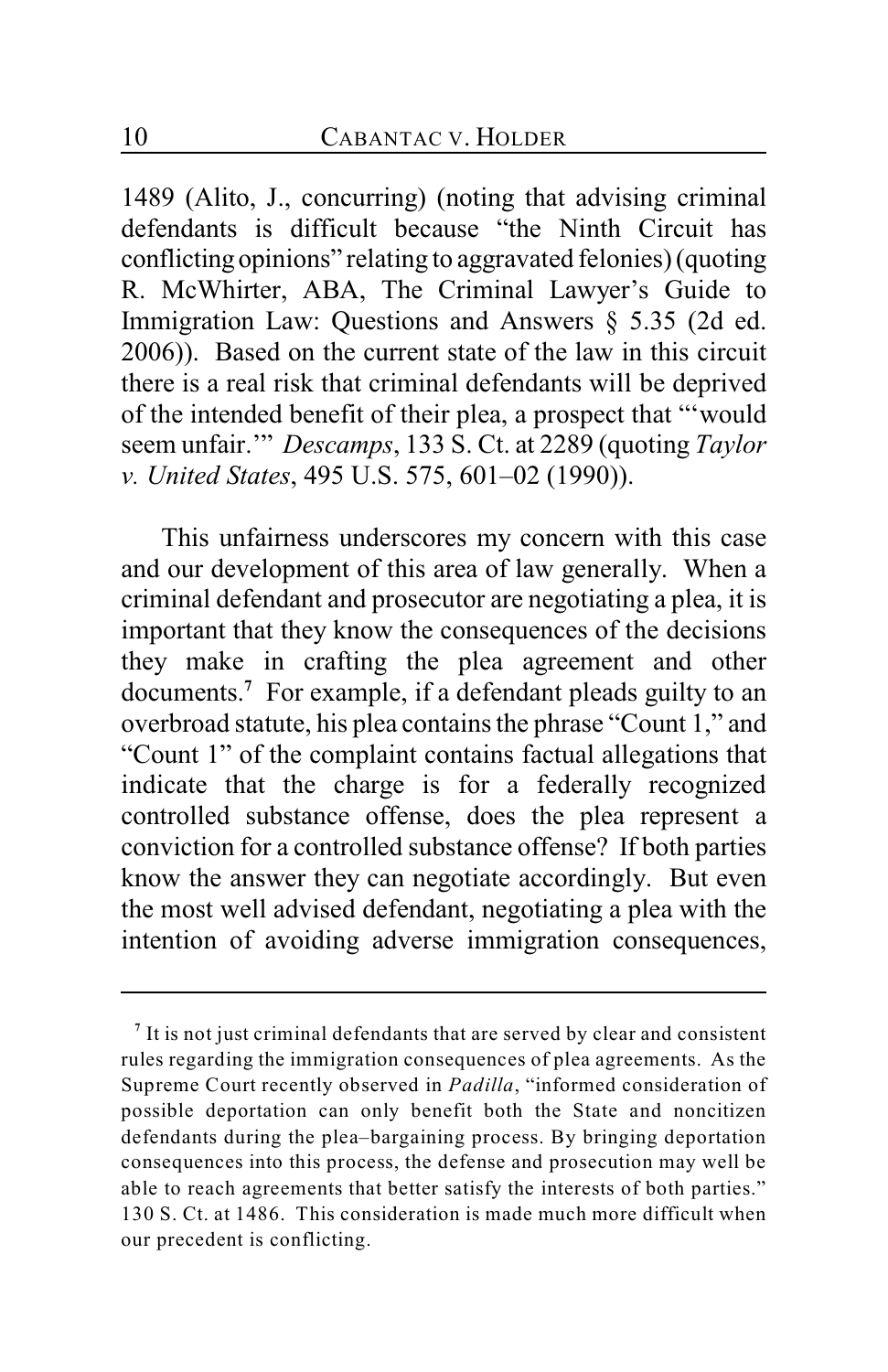could end up being deprived the benefit of that negotiation if we ignore our own precedent and change the rules of the game after it has already been played.

For this reason, the clarity and predictability of our cases is perhaps more important than the rules that they announce. If a majority of this court thinks that *Vidal* is wrong, the proper course is to go en banc and overrule it explicitly. The current approach of some panels, which is to distinguish *Vidal* beyond recognition, or to simply ignore it as this panel does, risks depriving criminal defendants who pled guilty in reliance on *Vidal* of the benefit of their plea. As it stands, *Vidal* is our own Schrödinger's cat: dead and alive at the same time.**<sup>8</sup>**

For these reasons, I dissent from the denial of rehearing en banc.

<sup>&</sup>lt;sup>8</sup> Schrödinger's cat, originating in quantum physics, is a symbol of something that exists in two contradictory states at the same time. *See, e.g.*, *TKO Equip. Co. v. C & G Coal Co.*, Inc., 863 F.2d 541, 545 (7th Cir. 1988) (explaining Schrödinger's thought experiment and observing that unlike Schrödinger's cat, an agreement cannot be both a sale and a lease at the same time); *Montana Cannabis Indus. Ass'n v. State*, 286 P.3d 1161, 1170 (Mont. 2012) (observing that unlike Schrödinger's cat, "marijuana possession and distribution cannot simultaneously be both lawful and unlawful").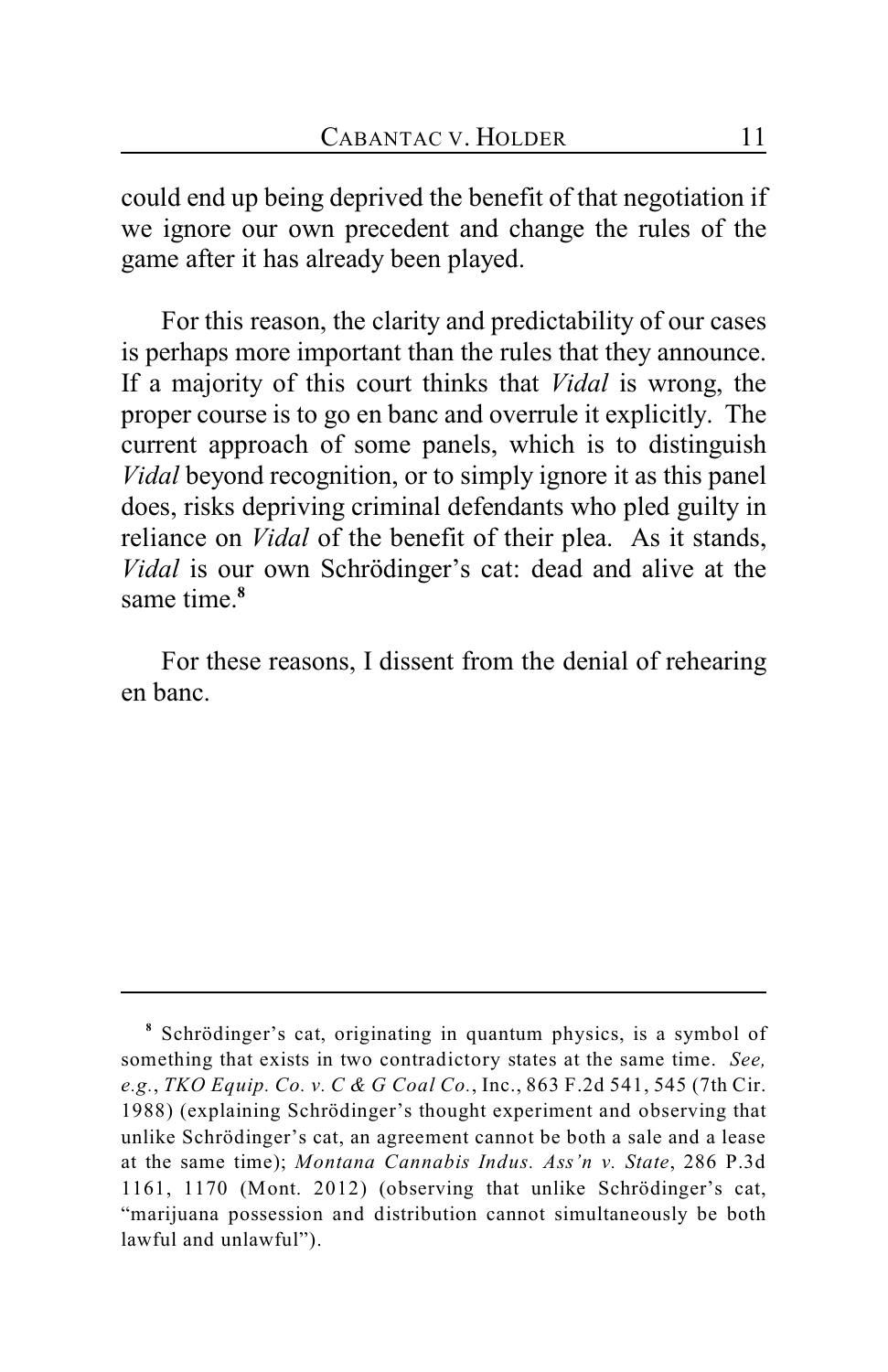#### **OPINION**

PER CURIAM:

Randy Cabantac, a native and citizen of the Philippines, petitions for review from an order by the Board of Immigration Appeals ("BIA") affirming an order of removal by the Immigration Judge ("IJ"). The IJ found Cabantac removable for having been convicted of possession of a controlled substance, methamphetamine, in violation of California Health & Safety Code § 11377(a).

We review de novo the legal question of whether Cabantac was convicted of a controlled substances offense. *Ruiz-Vidal v. Gonzales*, 473 F.3d 1072, 1076 n.2 (9th Cir. 2007). We deny the petition.

The Notice to Appear alleges that Cabantac was subject to removal for possession of a controlled substance as defined in 21 U.S.C. § 802. *See* 8 U.S.C. § 1227(a)(2)(B)(i). We must decide whether the documents of conviction establish by clear and convincing evidence that Cabantac was convicted of possessing methamphetamine, or whether they show he pleaded guilty only to possession of a controlled substance generally. The difference is important because not all substances punishable under California Health & Safety Code § 11377(a) are defined in 21 U.S.C. § 802. Methamphetamine, however, is. *See* 21 U.S.C. §§ 802(6), 812(a)(3) sched. III.

The record contains three documents of conviction: the complaint, the plea colloquy and the abstract of judgment. The BIA, in affirming the order of removal, found the abstract of judgment sufficient to establish that Cabantac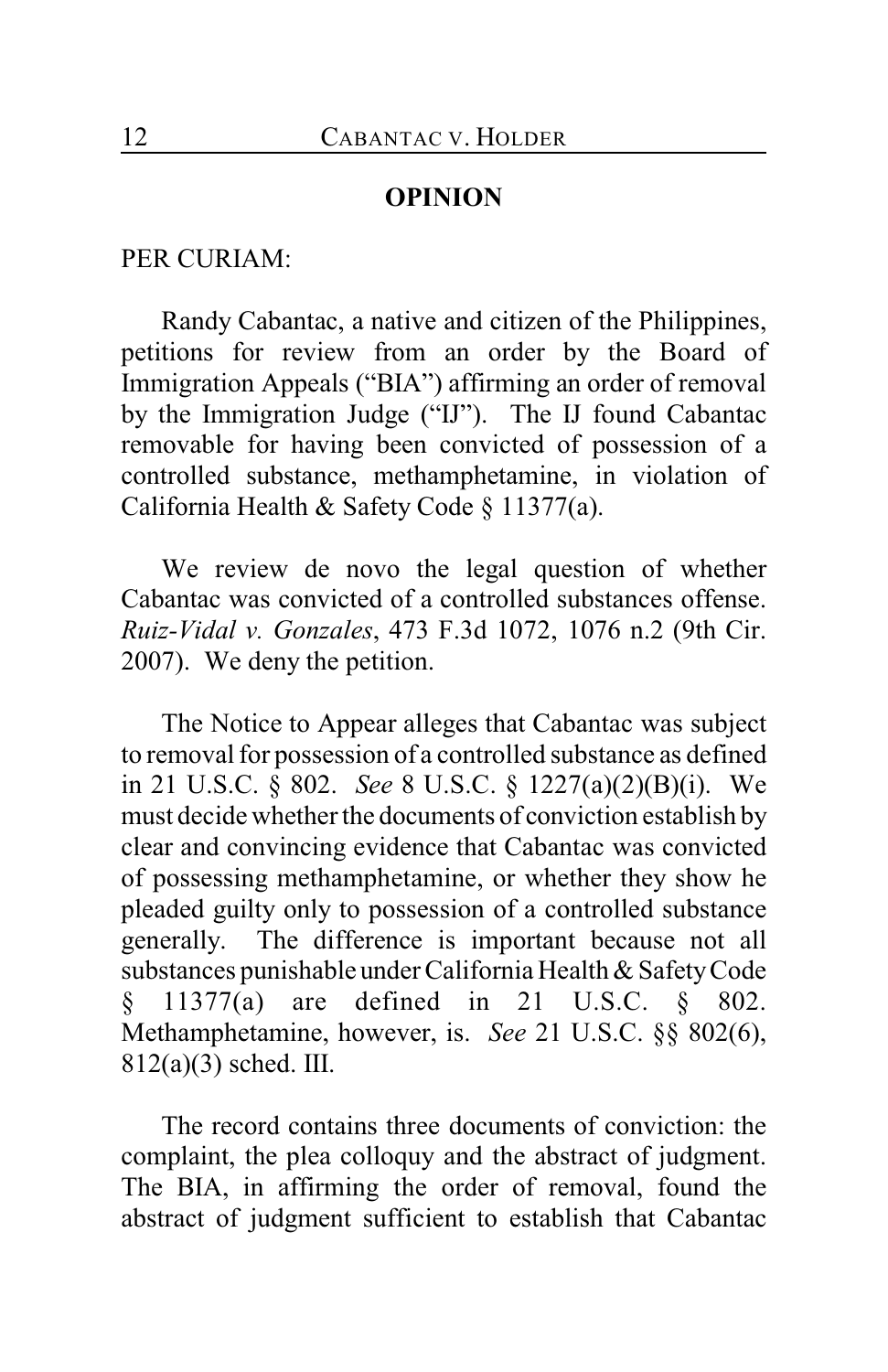engaged in conduct that qualifies as a controlled substance offense. *See also Kwong v. Holder*, 671 F.3d 872, 879–80 (9th Cir. 2011). At the time the BIA reviewed his case, the abstract indicated that Cabantac pleaded guilty to "POSSESSION OF METHAMPHETAMINE."

Cabantac now contends that he never admitted to the type of drug in his possession, but instead pleaded guilty only to possession of a controlled substance in violation of California Health & Safety Code  $\S$  11377(a). Because this statute embraces some conduct that qualifies as a controlled substance offense and some conduct that does not, *see Ruiz-Vidal*, 473 F.3d at 1078, Cabantac asserts that the government has not shown by clear and convincing evidence that he's removable for having been convicted of a controlled substance offense. If Cabantac in fact pleaded only to the generalized offense, he should've asked the state court to amend the abstract of judgment at an earlier stage of the proceedings. *See United States v. Snellenberger*, 548 F.3d 699, 702 (9th Cir. 2008) (en banc) ("A defendant can always check the case file and ensure that any materials placed there accurately reflect the proceedings; presumably, doing so is part of every criminal defense lawyer's professional obligation."). It was not until this court suggested it during oral argument that Cabantac made such a request to the state court. The amended abstract, issued by the state court in September 2011, shows he pleaded guilty to "POSSESSION OF A CONTROLLED SUBSTANCE "

Cabantac at that point asked the BIA to reopen his case sua sponte in the interest of justice. The agency refused, finding his motion untimely by more than two years. The BIA reasoned that Cabantac had been represented by counsel throughout the proceedings and could've secured the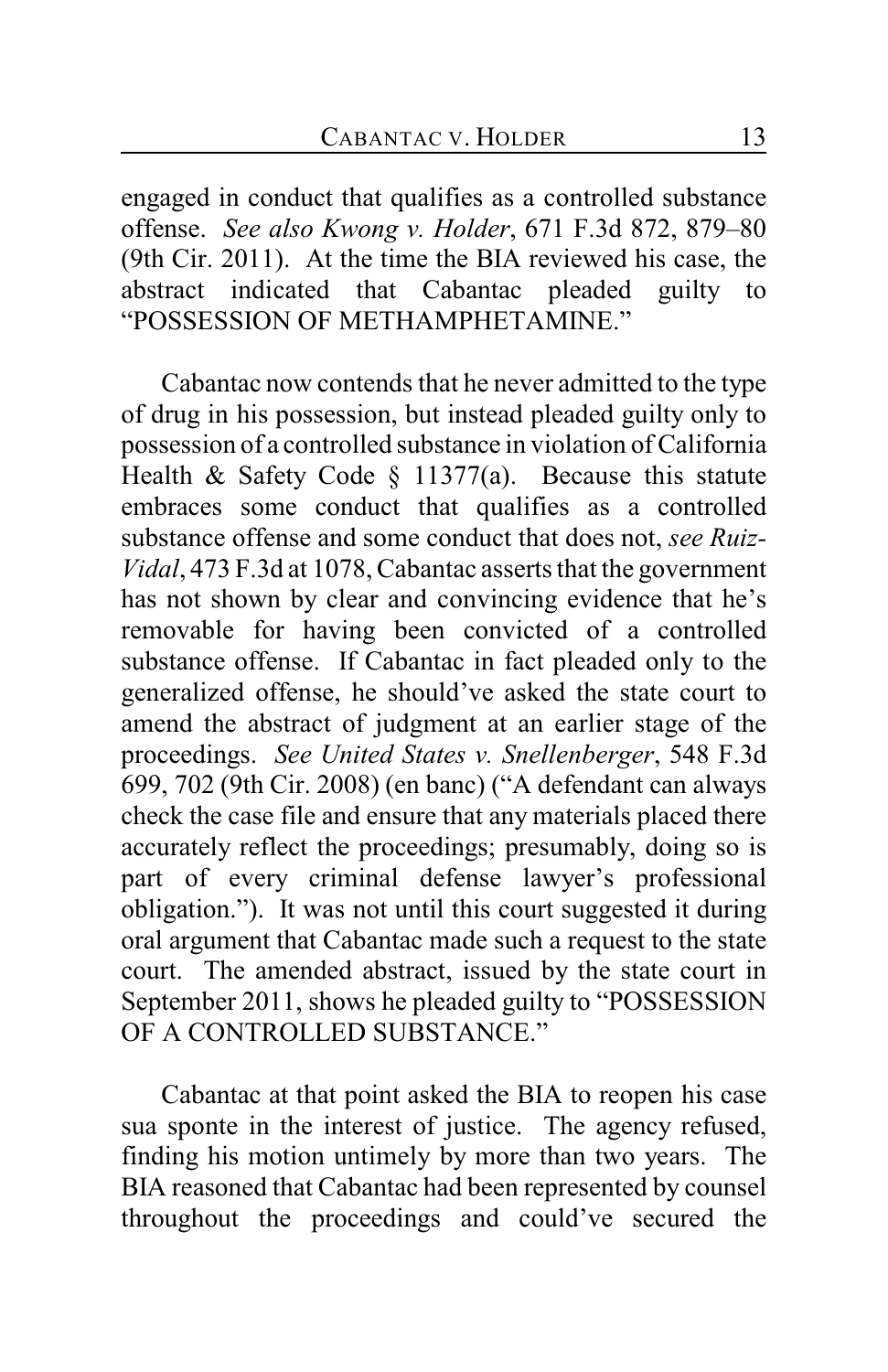amended abstract while his case stood before the immigration judge. Cabantac appealed the BIA's denial and moved to consolidate that case, No. 12-71459, with the instant appeal from the order of removal. We grant his motion to consolidate, and at the same time dismiss his appeal from the BIA's refusal to reopen his case sua sponte. This court does not have jurisdiction to review such a decision, which is a matter committed to agency discretion. *See Mejia-Hernandez v. Holder*, 633 F.3d 818, 824 (9th Cir. 2011); 8 C.F.R. § 1003.2(a).

Cabantac also brings a motion to remand so that the BIA might consider the amended abstract, which we also deny. In refusing to reopen his case, the BIA noted that documents of conviction other than the abstract, including the plea colloquy and complaint, identify the drug in Cabantac's possession as methamphetamine. Although the agency previously found the abstract sufficient to sustain the removal order, this statement shows that the BIA considered the record as a whole in concluding that Cabantac is removable for having been convicted of possession of a controlled substance. Remand is unlikely to alter that conclusion and would serve only to create delay.

The amended abstract is not properly before this court because it was not part of the administrative record on which the order of removal is based. *See* 8 U.S.C. § 1252(b)(4)(A) ("[T]he court of appeals shall decide the petition only on the administrative record on which the order of removal is based."). However, it bears emphasizing that even the amended abstract does not necessarily establish that Cabantac pleaded guilty only to the general state offense. The document indicates that he pleaded to count one of the complaint, and that count in turn states that he possessed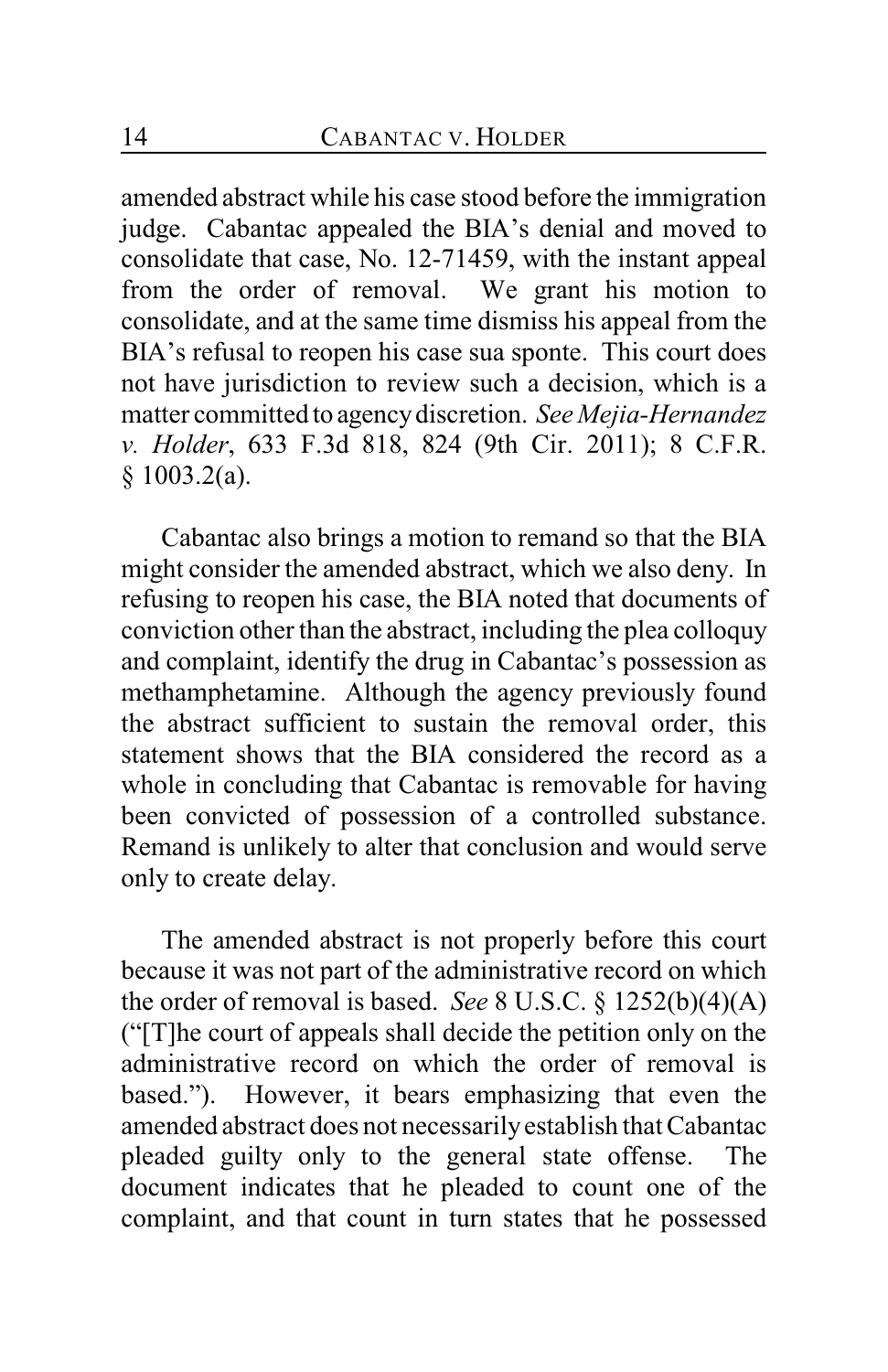methamphetamine in violation of California Health & Safety Code § 11377(a).

Cabantac questions whether we can consider the facts alleged in the complaint. We hold that where, as here, the abstract of judgment or minute order specifies that a defendant pleaded guilty to a particular count of the criminal complaint or indictment, we can consider the facts alleged in that count. We derive this rule from *Snellenberger*, in which the court read a minute order in tandem with a complaint to conclude that the defendant's conduct fit within the federal definition of a crime of violence. *See* 548 F.3d at 701–02. The minute order specified that the defendant pleaded guilty to a specific count of the complaint, and that count in turn described conduct amounting to a crime of violence. *See id.* at 701. We conclude, similarly, that the abstract of judgment and the complaint together establish that Cabantac pleaded guilty to possession of methamphetamine.

Cabantac cites to *Ruiz-Vidal*, in which we held the charging document and abstract insufficient to establish that the controlled substance underlying the conviction was methamphetamine. *See* 473 F.3d at 1079. That case, however, is distinguishable on its facts. The information in *Ruiz-Vidal* identified the drug at issue as methamphetamine, but the defendant did not plead guilty to either of the crimes charged in that document; he pleaded instead to violating California Health & Safety Code § 11377(a). *Id*. Because the record contained no plea agreement or colloquy that revealed the facts underlying the plea, the court concluded that "there is simply no way for us to connect the references to methamphetamine in the charging document with the conviction." *Id.* Similarly, in *Martinez-Perez v. Gonzales*, 417 F.3d 1022, 1029 (9th Cir. 2005), *withdrawing and*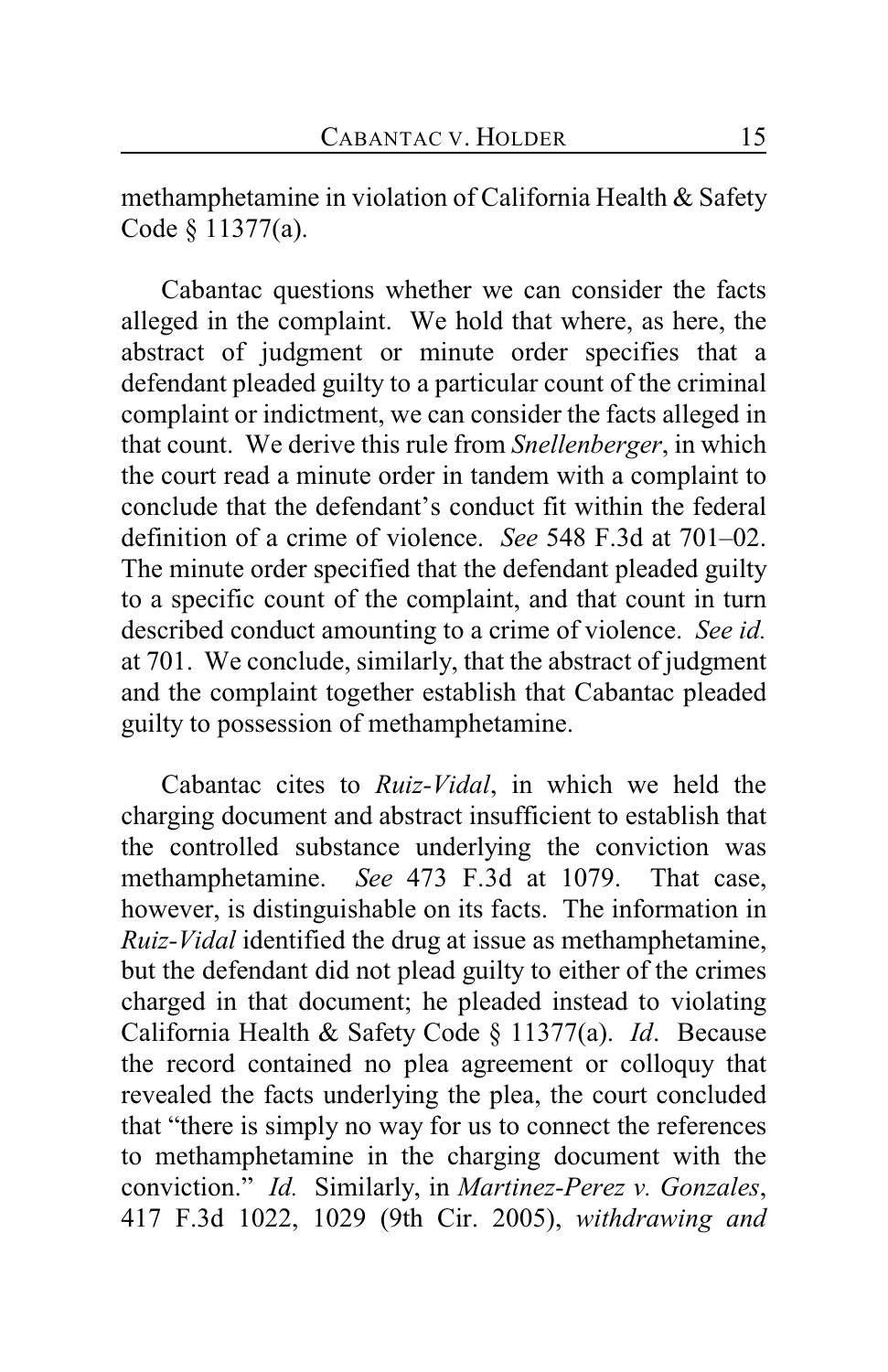*amending* 393 F.3d 1018 (9th Cir. 2004), the defendant pleaded guilty to a different offense from the one charged in the information. Thus, the facts given in the information could not be used to establish that his conduct amounted to an aggravated felony.

In contrast to the defendants in *Ruiz-Vidal* and *Martinez-Perez*, Cabantac confirmed three times during his plea colloquy that he was pleading guilty to count one of the complaint. Count one specified that the substance Cabantac possessed was methamphetamine.

Cabantac contends that his conviction cannot support the finding that he was convicted of a controlled substance offense because, under *People v. West*, 477 P.2d 409 (Cal. 1970), a guilty plea to an offense does not necessarily mean the defendant admitted all the facts alleged in the indictment. Where a defendant pleads guilty to a state offense that is broader than the generic federal crime as in *Ruiz-Vidal*, and not to a count in the indictment as Cabantac did here, Cabantac's argument makes sense. But here the record is clear that Cabantac pleaded guilty to possession of methamphetamine, a controlled substance offense that supports the order of removal.

## **PETITION DENIED.**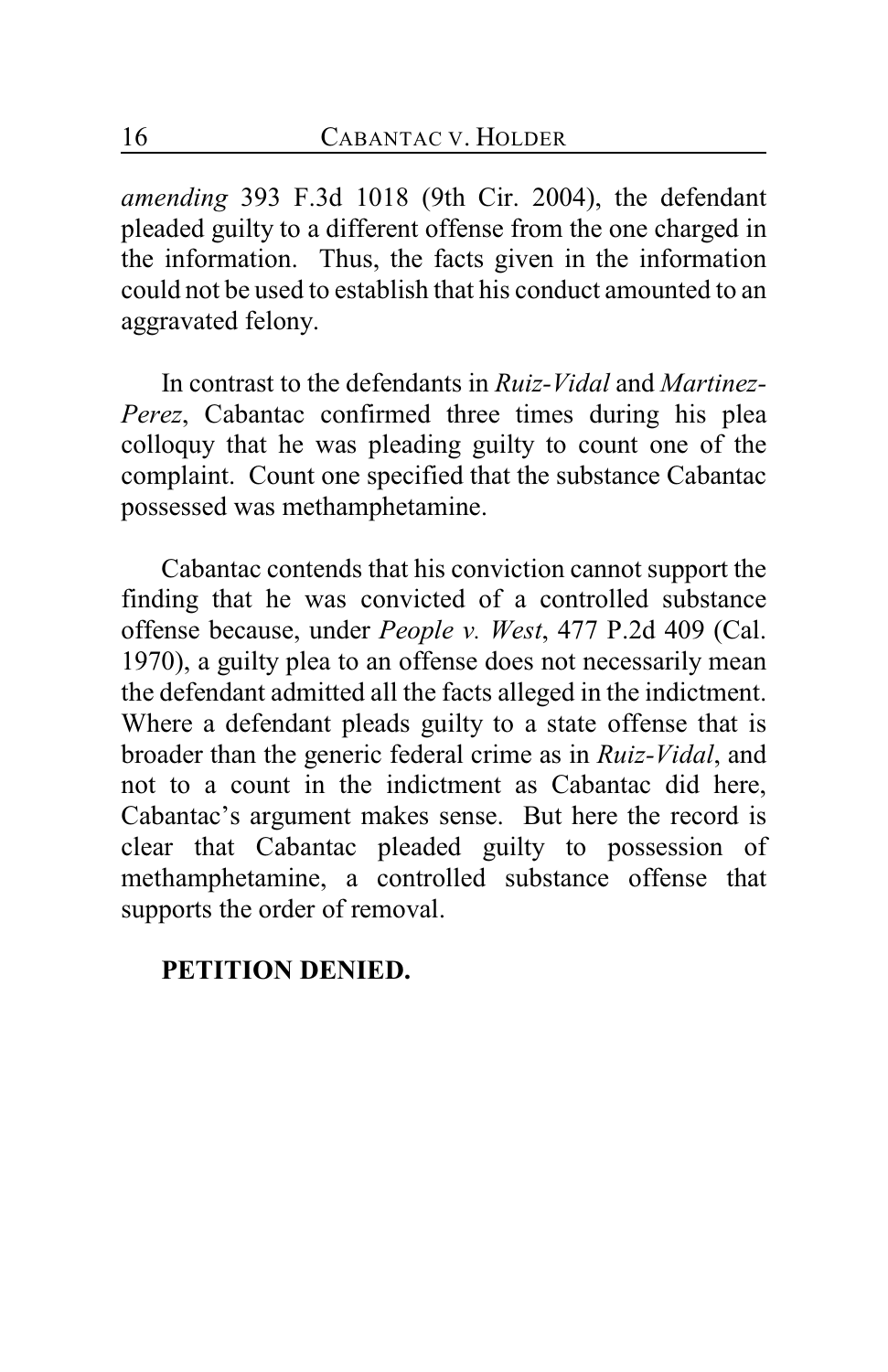## **APPENDIX**